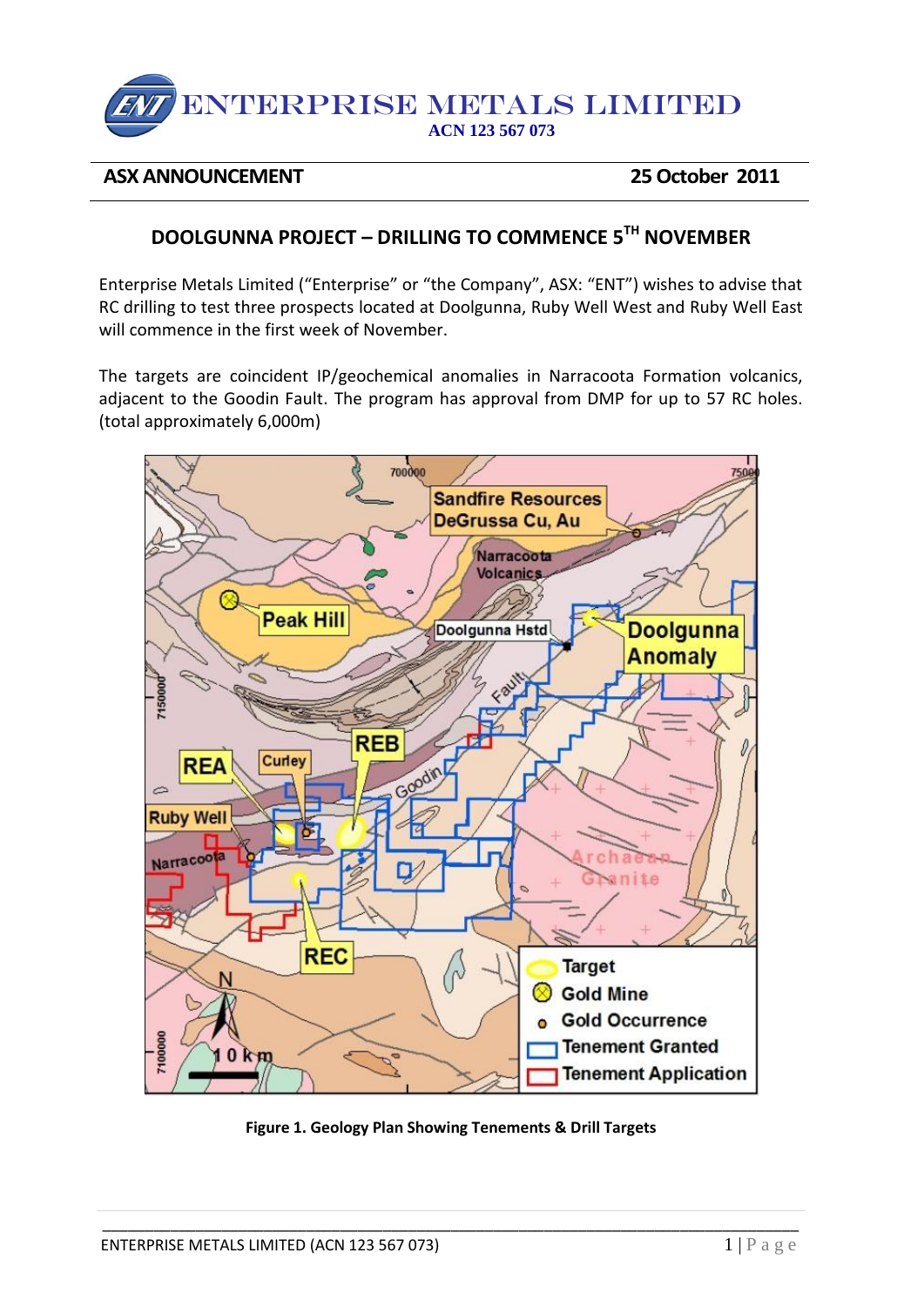

### **DOOLGUNNA PROSPECT**

At the Doolgunna Prospect, four targets have been identified for follow-up by drilling (12 holes total)**.** The drilling will test IP anomalism co-incident with silver (max 350ppb), arsenic (max 57ppm), tin (max 4.6ppm), gold (max 30ppb) and tellurium (max 510ppb) geochemical anomalism. The location of the targets and IP traverses are shown in Figure 2 below in relation to the tin geochemical anomaly which has been superimposed on an image of the 1VD magnetics.



**Figure 2. Doolgunna Prospect Drill Targets over 1VD Magnetic Image**

#### **RUBY WELL PROSPECT**

The Ruby Well drilling (up to 33 holes) is designed to test two discrete but areally extensive multi-element geochemical anomalies at the Ruby Well West (REA) and Ruby Well East (REB). The location of the IP traverses and the geochemical targets are shown in Figure 3.



**Figure 3. Ruby Well Prospect, Drill Targets Over Silver Anomalism and 1VD Magnetics (Green = Cu-Au Targets, Yellow = Quartz Au Targets)**

\_\_\_\_\_\_\_\_\_\_\_\_\_\_\_\_\_\_\_\_\_\_\_\_\_\_\_\_\_\_\_\_\_\_\_\_\_\_\_\_\_\_\_\_\_\_\_\_\_\_\_\_\_\_\_\_\_\_\_\_\_\_\_\_\_\_\_\_\_\_\_\_\_\_\_\_\_\_\_\_\_\_